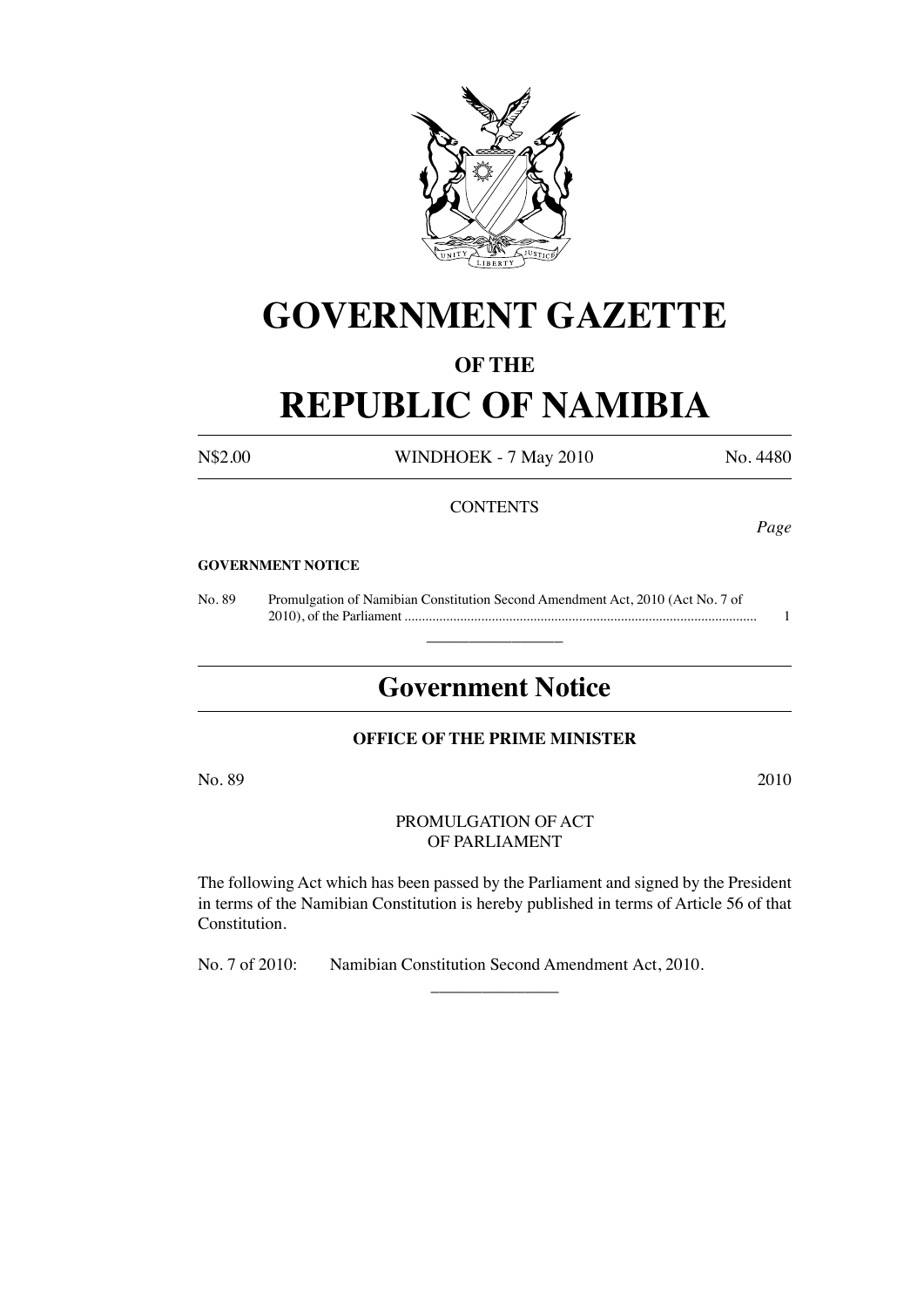| <b>Act No. 7, 2010</b>   | NAMIBIAN CONSTITUTION SECOND AMENDMENT ACT, 2010 |                                                                                       |
|--------------------------|--------------------------------------------------|---------------------------------------------------------------------------------------|
| <b>EXPLANATORY NOTE:</b> |                                                  |                                                                                       |
|                          |                                                  | Words underlined with a solid line indicate insertions in<br>existing provisions.     |
|                          |                                                  | Words in bold type in square brackets indicate omissions<br>from existing provisions. |

# **ACT**

**To amend the Namibian Constitution so as to extend a waiting period required for acquiring Namibian citizenship by marriage from a period of not less than two years to a period of not less than ten years of ordinarily residing in Namibia as spouse subsequent to such marriage; to extend a waiting period required for non-Namibian citizens who may apply for Namibian citizenship by naturalisation from a period of not less than five years to a period of not less than ten years of continuous residence in Namibia; to decrease the limit of tenure of members of the National Council from six years to five years; to subject the appointment of non-Namibian citizens as judges to a fixed term contract of employment; to delete the word "corruption" from the functions of the Ombudsman; to insert an Article on Anti-Corruption Measures; to decrease the term of office of members of Management Committee from three years to two years and six months; to substitute the terms "correctional service" and "Commissioner-General of Correctional Service" for the terms "prison service" and "Commissioner of Prisons"; and to provide for incidental matters.**

*(Signed by the President on 23 April 2010)*

**BE IT ENACTED** by the Parliament of the Republic of Namibia, in accordance with Article 132 of the Namibian Constitution, as follows:

#### **Amendment of Article 4 of Namibian Constitution**

- **1.** Article 4 of the Namibian Constitution is amended –
- (a) by the substitution for subparagraph (bb) of paragraph (a) of Sub-Article (3) of the following subparagraph:
	- "(bb) subsequent to such marriage have ordinarily resided in Namibia as the spouse of such person for a period of not less than [**two (2)**] ten (10) years; and"; and
- (b) by the substitution for paragraph (b) of Sub-Article  $(5)$  of the following paragraph:
	- "(b) have been so resident in Namibia for a continuous period of not less than [**five (5)**] ten (10) years [**(whether before or after the date of Independence)**]; and".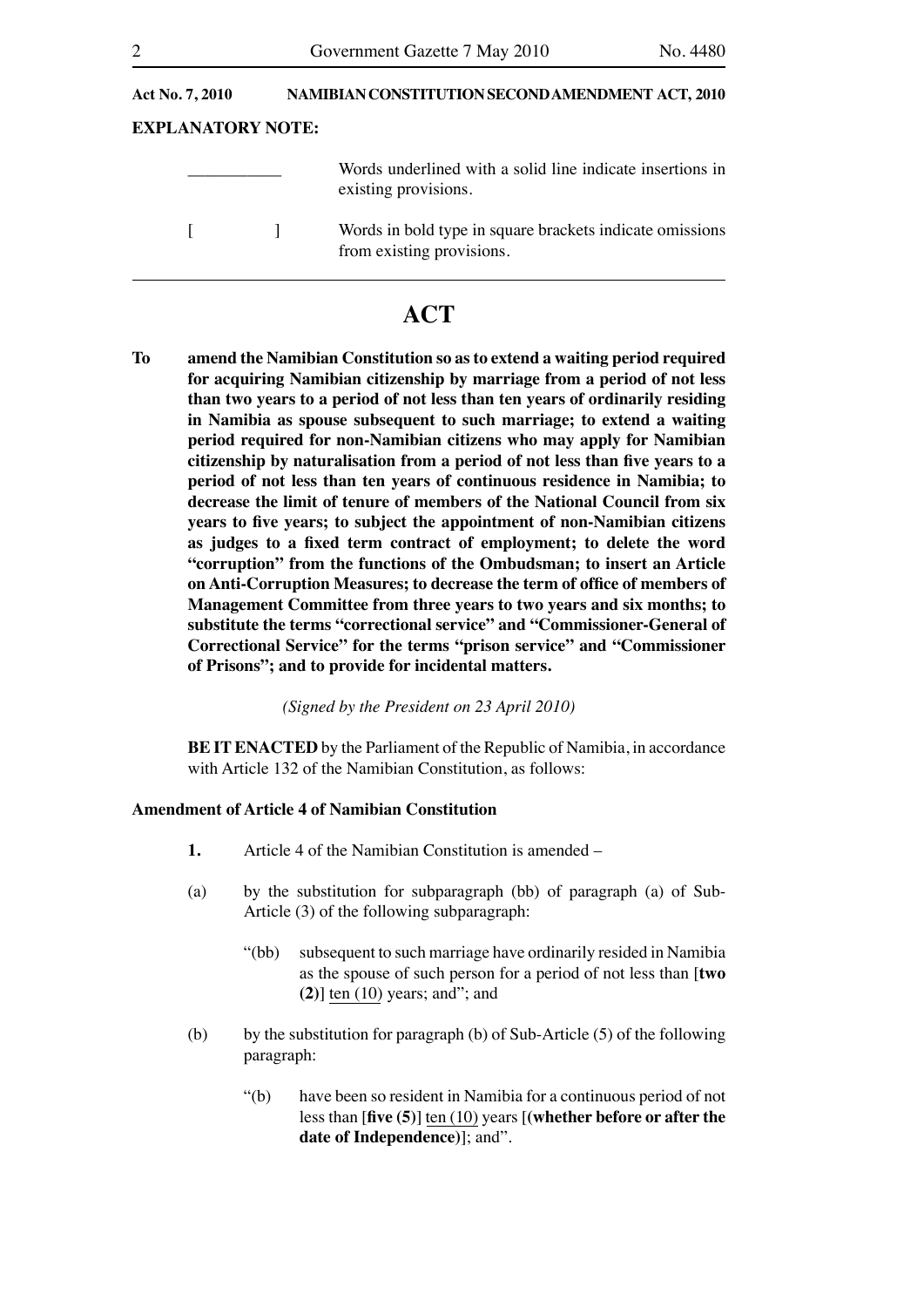#### **Amendment of Article 9 of Namibian Constitution**

**2.** Article 9 of the Namibian Constitution is amended by the substitution for paragraph (c) of Sub-Article (1) of the following paragraph:

> "(c) any labour required of members of the defence force, the police force and the [**prison**] correctional service in pursuance of their duties as such or, in the case of persons who have conscientious objections to serving as members of the defence force, any labour which they are required by law to perform in place of such service;".

#### **Amendment of Article 23 of Namibian Constitution**

**3.** Article 23 of Namibian Constitution is amended by the substitution for Sub-Article (2) of the following Sub-Article:

> "(2) Nothing contained in Article 10 hereof shall prevent Parliament from enacting legislation providing directly or indirectly for the advancement of persons within Namibia who have been socially, economically or educationally disadvantaged by past discriminatory laws or practices, or for the implementation of policies and programmes aimed at redressing social, economic or educational imbalances in the Namibian society arising out of discriminatory laws or practices, or for achieving a balanced structuring of the public service, the defence force, the police force, [**the defence force**,] and the [**prison**] correctional service.".

#### **Amendment of Article 32 of Namibian Constitution**

**4.** Article 32 of the Namibian Constitution is amended by the substitution for subparagraph (cc) of paragraph (c) of Sub-Article (4) of the following subparagraph:

> "(cc) the Commissioner-General of [**Prisons**] Correctional Service.".

#### **Amendment of Article 47 of Namibian Constitution**

**5.** Article 47 of the Namibian Constitution is amended by the substitution for paragraph (b) of Sub-Article (2) of the following paragraph:

> "(b) the public service shall be deemed to include the defence force, the police force, the [**prison**] correctional service, para-statal enterprises, Regional Councils and Local Authorities.".

#### **Amendment of Article 70 of Namibian Constitution**

**6.** Article 70 of the Namibian Constitution is amended by the substitution for Sub-Article (1) of the following Sub-Article: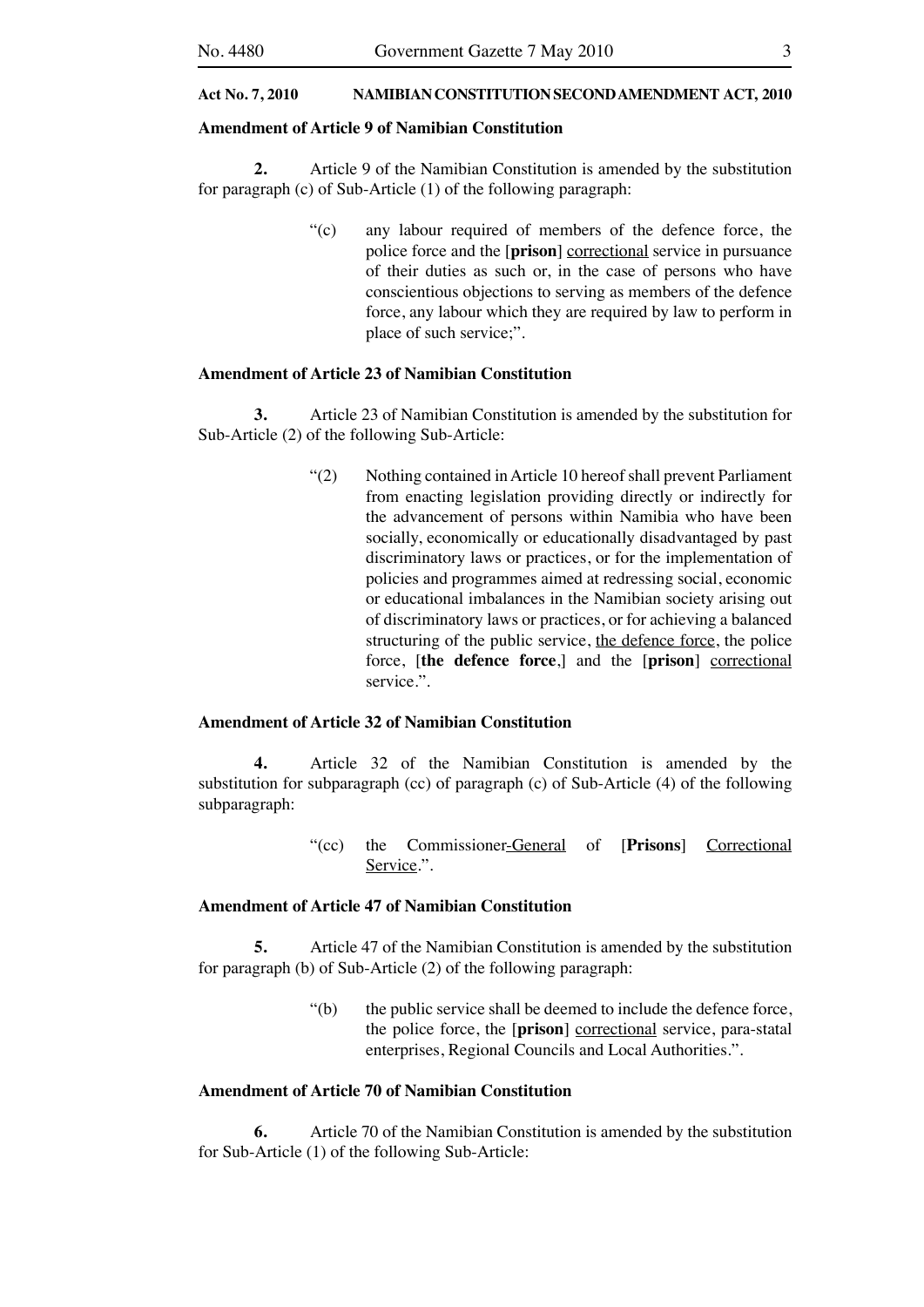"(1) Members of the National Council shall hold their seats for [**six (6)**] five (5) years from the date of their election and shall be eligible for re-election.".

#### **Amendment of Article 82 of Namibian Constitution**

**7.** Article 82 of the Namibian Constitution is amended by the substitution for Sub-Article (4) of the following Sub-Article:

> "(4) All Judges, except Acting Judges, appointed under this Constitution shall hold office until the age of sixty-five (65) but the President shall be entitled to extend the retiring age of any Judge to seventy (70)[**. It shall also be possible by Act of Parliament to make provision for retirement at ages higher than those specified in this Article**]: provided that non-Namibian citizens are appointed as Judges under a fixed term contract of employment.".

#### **Amendment of Article 91 of Namibian Constitution**

**8.** Article 91 of the Namibian Constitution is amended by the substitution for paragraphs (a), (b) and (f) of the following paragraphs:

- "(a) the duty to investigate complaints concerning alleged or apparent instances of violations of fundamental rights and freedoms, abuse of power, unfair, harsh, insensitive or discourteous treatment of an inhabitant of Namibia by an official in the employ of any organ of Government (whether central or local), manifest injustice, [**or corruption**] or conduct by such official which would properly be regarded as unlawful, oppressive or unfair in a democratic society;
- (b) the duty to investigate complaints concerning the functioning of the Public Service Commission, administrative organs of the State, the defence force, the police force and the [**prison**] correctional service in so far as such complaints relate to the failure to achieve a balanced structuring of such services or equal access by all to the recruitment of such services or fair administration in relation to such services;
- (f) the duty to investigate vigorously all instances of alleged or suspected [**corruption and the**] misappropriation of public monies by officials and to take appropriate steps, including reports to the Prosecutor-General and the Auditor-General pursuant thereto;".

#### **Substitution of Article 93 of Namibian Constitution**

**9.** The following Article is substituted for Article 93 of the Namibian Constitution: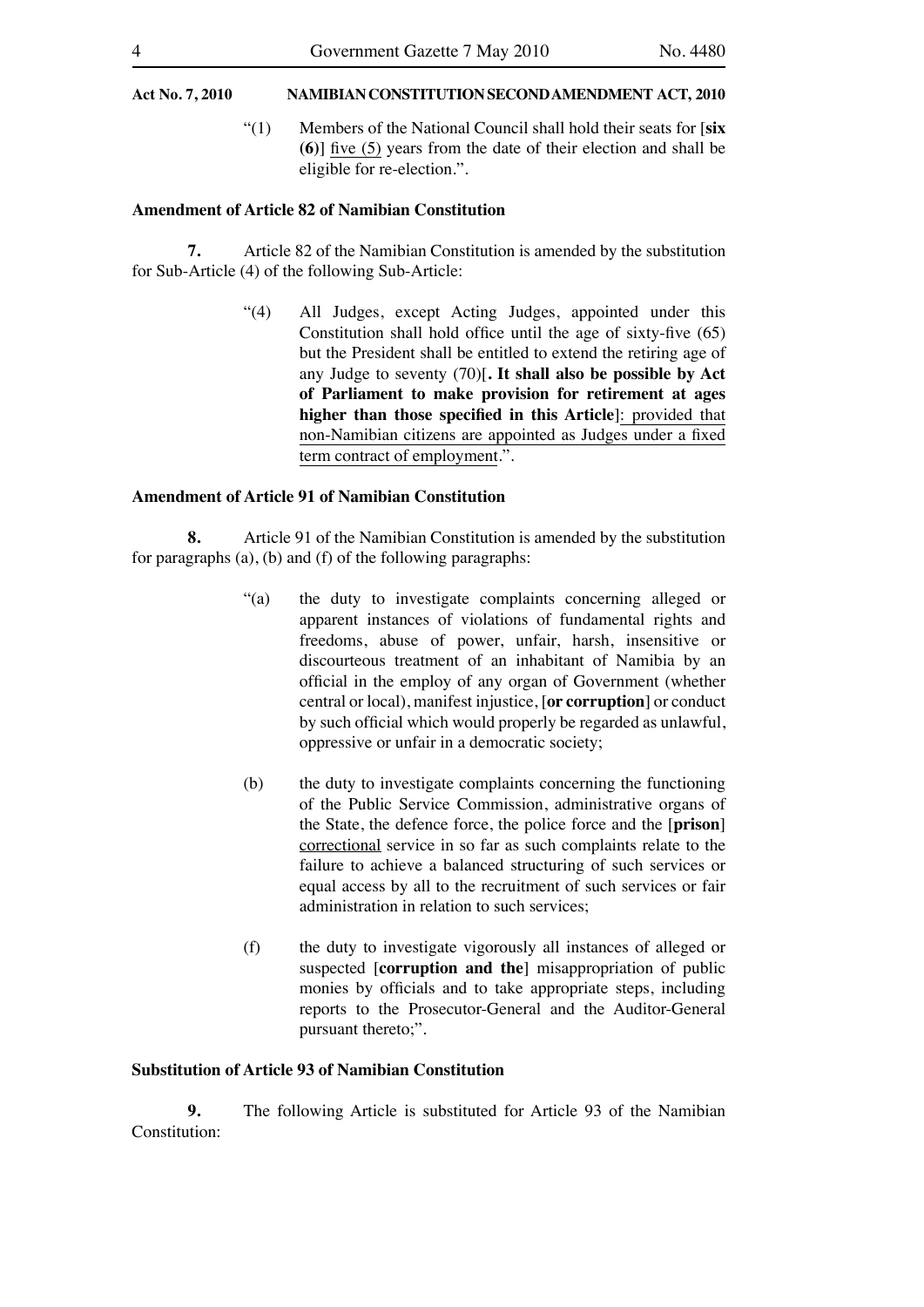#### "**Article 93 Meaning of "Official**"

 For the purposes of this Chapter the word "official" shall, unless the context otherwise indicates, include any elected or appointed official or employee of any organ of the central or local Government, any official of a para-statal enterprise owned or managed or controlled by the State, or in which the State or the Government has substantial interest, or any officer of the defence force, the police force or the [**prison**] correctional service, but shall not include a Judge of the Supreme Court or High Court or, in so far as a complaint concerns the performance of a judicial function, any other judicial officer.".

#### **Insertion of Article 94A of Namibian Constitution**

**10.** The following Article is inserted after Article 94 of the Namibian Constitution:

#### "CHAPTER 10A ANTI-CORRUPTION MEASURES

#### **Article 94A Anti-Corruption Measures**

- (1) The State shall put in place administrative and legislative measures necessary to prevent and combat corruption.
- (2) There shall be established by an Act of Parliament an Anti-Corruption Commission with its powers and functions provided for in such Act.
- (3) The Anti-Corruption Commission shall be an independent and impartial body.
- (4) The Anti-Corruption Commission shall consist of a Director, a Deputy Director and other staff members of the Commission.
- (5) The National Assembly shall appoint the Director of the Anti-Corruption Commission and the Deputy Director upon nomination by the President.
- (6) The Director of the Anti-Corruption Commission and the Deputy Director shall be appointed for a period of five years and their qualifications for appointment and conditions and termination of service shall be determined in accordance with an Act of Parliament.".

#### **Substitution of Article 107 of Namibian Constitution**

**11.** The following Article is substituted for Article 107 of the Namibian Constitution: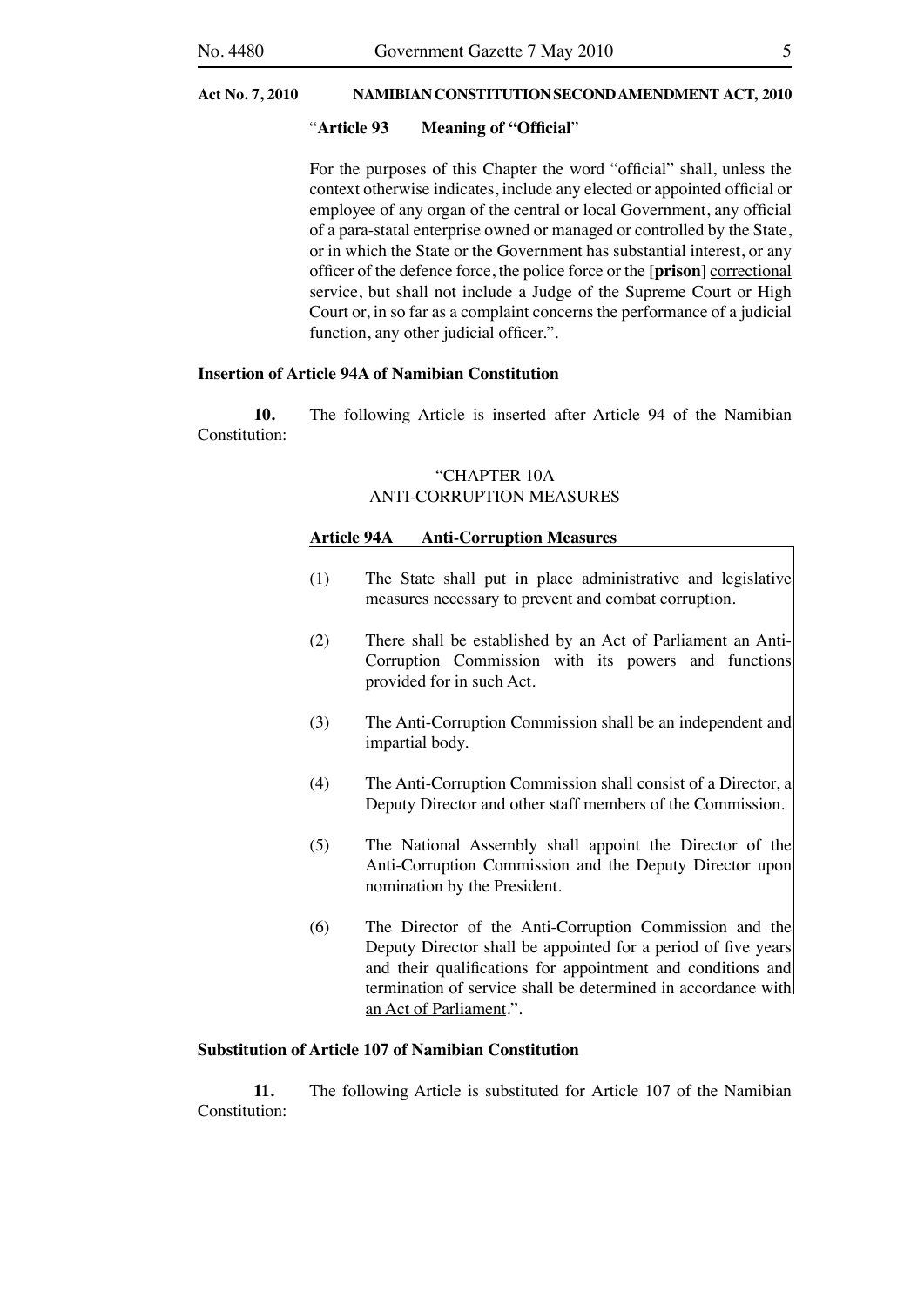#### **"Article 107 Remuneration and Allowances and Other Benefits of Members of Regional Councils**

 [**The remuneration and allowances to be paid to members of Regional Councils shall be determined by Act of Parliament**] Members of Regional Councils are entitled to such remuneration and allowances and other benefits as determined in accordance with an Act of Parliament.".

#### **Amendment of Article 109 of Namibian Constitution**

**12.** Article 109 of the Namibian Constitution is amended by the substitution for Sub-Article (3) of the following Sub-Article:

> "(3) The Chairperson and the members of the Management Committee shall hold office for [**three (3)]** two (2) years and six (6) months and shall be eligible for re-election.".

#### **Substitution of Article 114 of Namibian Constitution**

**13.** The following Article is substituted for Article 114 of the Namibian Constitution:

#### "**Article 114 Establishment and Functions**

- (1) There shall be a Security Commission which shall have the function of making recommendations to the President on the appointment of the Chief of the Defence Force, the Inspector-General of Police and the Commissioner-General of [**Prisons**] Correctional Service and such other functions as may be assigned to it by Act of Parliament.
- (2) The Security Commission shall consist of the Chairperson of the Public Service Commission, the Chief of the Defence Force, the Inspector-General of Police, the Commissioner-General of [**Prisons**] Correctional Service and two (2) members of the National Assembly, appointed by the President on the recommendation of the National Assembly.".

#### **Substitution of Chapter 15 of Namibian Constitution**

**14.** The following Chapter is substituted for Chapter 15 of the Namibian Constitution:

# "*The Defence and Police Forces and the Correctional Service*

#### **Article 115 Establishment of the Defence Force**

 (1) There shall be established by Act of Parliament a Namibian Defence Force with prescribed composition, powers, duties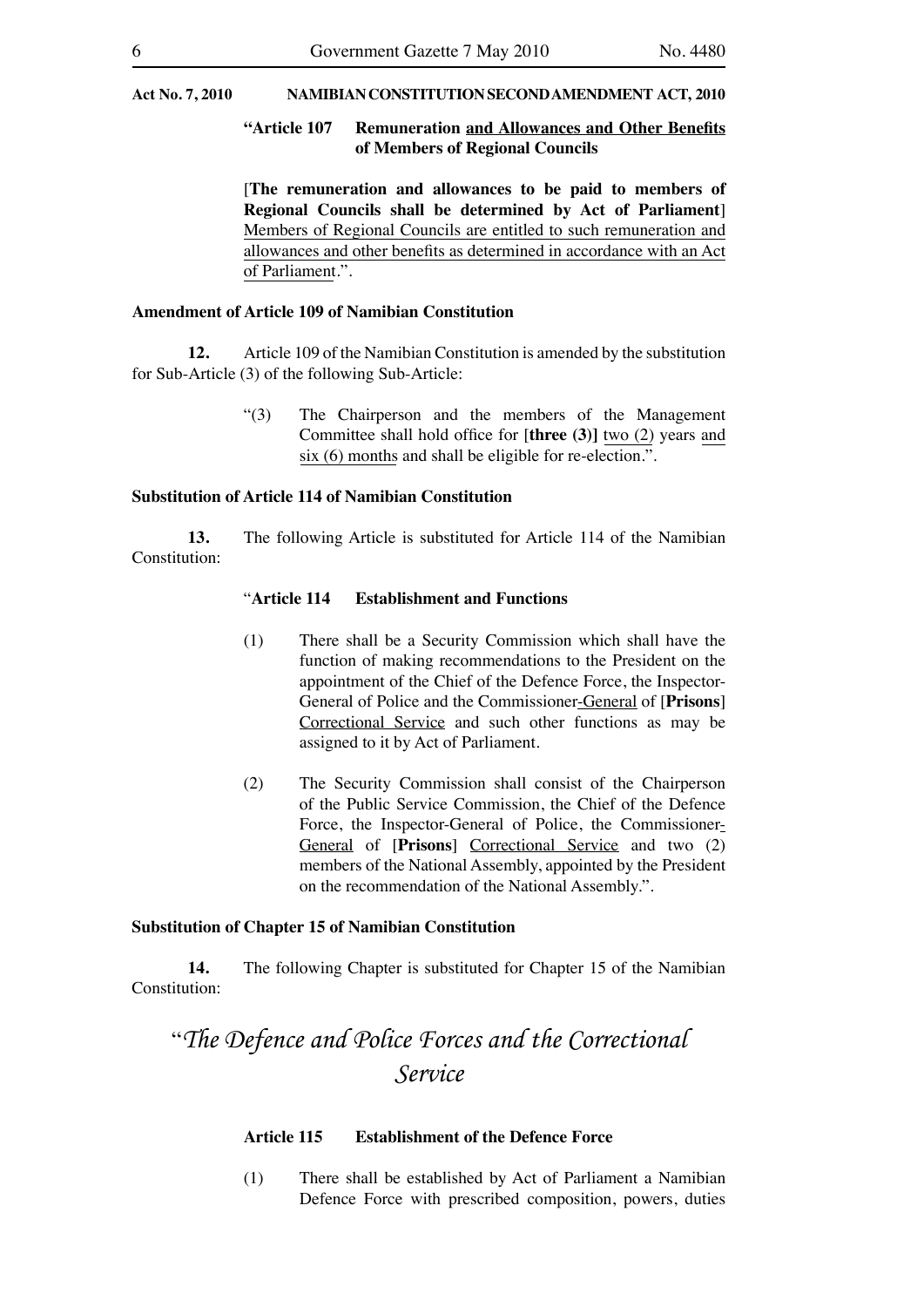and procedures, in order to defend the territory and national interests of Namibia.

 (2) The President shall be the Commander-in-Chief of the Defence Force and shall have all the powers and exercise all the functions necessary for that purpose.

#### **Article 116 Chief of the Defence Force**

- (1) There shall be a Chief of the Defence Force who shall be appointed by the President in terms of Article  $32(4)(c)(aa)$ hereof.
- (2) The Chief of the Defence Force shall make provision for a balanced structuring of the defence force and shall have the power to make suitable appointments to the defence force. to cause charges of indiscipline among members of the defence force to be investigated and prosecuted and to ensure the efficient administration of the defence force.

#### **Article 117 Removal of the Chief of the Defence Force**

 The President may remove the Chief of the Defence Force from office for good cause and in the public interest and in accordance with the provisions of any Act of Parliament which may prescribe procedures considered to be expedient for this purpose.

#### **Article 118 Establishment of the Police Force**

 There shall be established by Act of Parliament a Namibian police force with prescribed powers, duties and procedures in order to secure the internal security of Namibia and to maintain law and order.

#### **Article 119 The Inspector-General of Police**

- (1) There shall be an Inspector-General of Police who shall be appointed by the President in terms of Article 32(4)(c)(bb) hereof.
- (2) The Inspector-General of Police shall make provision for a balanced structuring of the police force and shall have the power to make suitable appointments to the police force, to cause charges of indiscipline among members of the police force to be investigated and prosecuted and to ensure the efficient administration of the police force.

#### **Article 120 Removal of the Inspector-General of Police**

 The President may remove the Inspector-General of Police from office for good cause and in the public interest and in accordance with the provisions of any Act of Parliament which may prescribe procedures considered to be expedient for this purpose.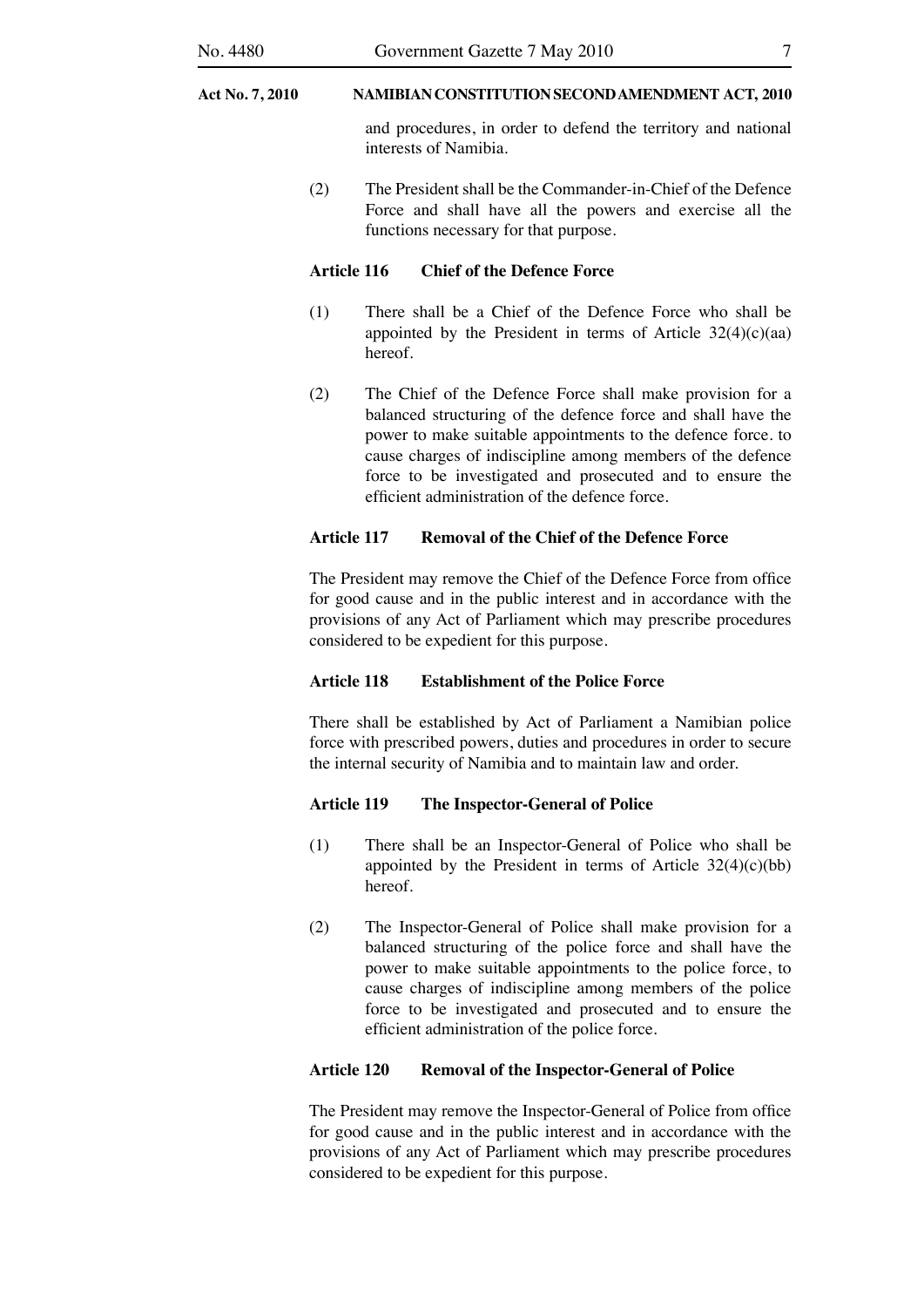#### **Article 121 Establishment of the Correctional Service**

There shall be established by Act of Parliament a Namibian correctional service with prescribed powers, duties and procedures.

#### **Article 122 Commissioner-General of Correctional Service**

- (1) There shall be a Commissioner-General of Correctional Service who shall be appointed by the President in terms of Article  $32(4)(c)(cc)$  hereof.
- (2) The Commissioner-General of Correctional Service shall make provision for a balanced structuring of the correctional service and shall have the power to make suitable appointments to the correctional service, to cause charges of indiscipline among members of the correctional service to be investigated and prosecuted and to ensure the efficient administration of the correctional service.

#### **Article 123 Removal of the Commissioner-General of Correctional Service**

 The President may remove the Commissioner-General of Correctional Service from office for good cause and in the public interest and in accordance with the provisions of any Act of Parliament which may prescribe procedures considered to be expedient for this purpose.".

#### **Substitution of Article 142 of Namibian Constitution**

**15.** The following Article is substituted for Article 142 of the Namibian Constitution:

### "**Article 142 Appointment of the First Chief of the Defence Force, the First Inspector-General of Police and First Commissioner-General of [Prisons] Correctional Service**

 The President shall, in consultation with the leaders of all political parties represented in the National Assembly, appoint by Proclamation the first Chief of the Defence Force, the first Inspector-General of Police and the first Commissioner-General of [**Prisons**] Correctional Service.".

#### **Savings and transitional provisions**

**16.** The Anti-Corruption Act, 2003 (Act No. 8 of 2003), is deemed to have been enacted pursuant to Article 94A, and –

 (a) the Anti-Corruption Commission established by that Act and which exists at the commencement of this Act is deemed to have been established as contemplated in that Article and continues to exist;